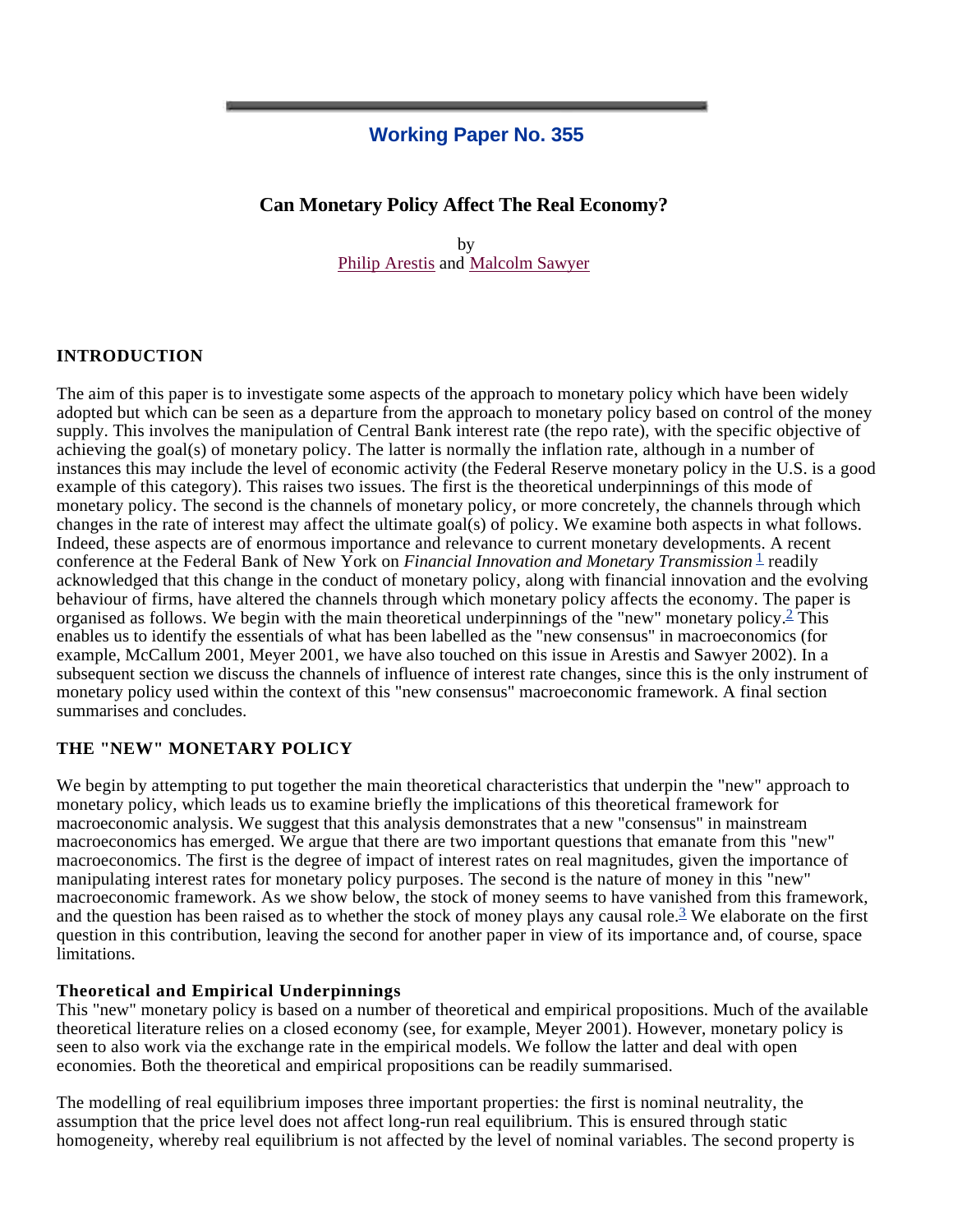inflation neutrality, ensured by assuming dynamic homogeneity. This means that real equilibrium is not affected by the growth rates of nominal variables. The third property is the absence of path dependency in these models, whether relating to the experience of unemployment or in terms of investment adding to the capital stock. This leads to the conclusion that the Non Accelerating Rate of Unemployment (NAIRU) is unaffected by the time path of the economy and that the rate of growth of the economy is in effect predetermined (or at least set on the supply side of the economy without influence from the demand side). The Phillips curve is then vertical, with no long-run trade-off between inflation and unemployment or between inflation and output. The long run determination of unemployment and output is thought to depend on the supply side of the economy, and on the flexibility of labour markets in particular.

A sluggish adjustment of nominal and real variables is assumed. It takes time for the economy to respond to shocks that move it away from equilibrium. Real and nominal inertia, essentially in the wage-price system, are assumed to prevail where the speed of adjustment depends on inflation expectations among other variables. A nominal anchor is postulated which determines nominal equilibrium. The selected anchor is specified in terms of a nominal target, this is usually the inflation rate. A feedback rule for nominal interest rates ensures that the nominal anchor achieves its target. Monetary policy, in the form of setting the key interest rate, responds to the current rate of inflation relative to the target rate of inflation. $\frac{4}{3}$  A higher (lower) interest rate lowers (raises) aggregate demand, which is affecting the rate of inflation; in the long run the target inflation rate can be achieved. The adoption of an inflation target and the use of monetary policy to achieve the target, entails two important propositions. The first is that even moderate rates of inflation are harmful to economic efficiency and growth, so that low and stable inflation is important for growth and for achieving other macroeconomic goals.<sup>5</sup> The second is that monetary policy and inflation are closely related, such that monetary policy is viewed as the only policy available for the control of inflation, and that in the long run the inflation rate is the only macroeconomic variable that monetary policy can affect. Thus cost-push-based views of inflation are ignored and alternative policies such as incomes policy are assumed to be ineffectual. $\frac{6}{5}$ 

The approach to the quantity of money (in terms of the determinants of the quantity and the consequences of a particular quantity) in this approach are quite different from that embedded in the monetarist approach. It is still the case that the price level is related to the quantity of money and sustained increases in prices cannot occur without accompanying increases in the stock of money. However, the stock of money is seen to adjust to the level of prices, and not the other way round: the direction of causation between stock of money and prices is reversed. The stock of money is endogenous in the sense of being determined by the demand for money, and in the long run nominal equilibrium moves in line with the price level. It follows that the relationship between the growth of the stock of money and the pace of inflation is different from that which had often been assumed. The stock of money is determined by the demand for money, and as such it acts essentially as a residual in the sense that it does not feed back anywhere in the economy. In the modelling of this approach (as will be shown below) there is no "supply of money" equation, and the stock of money does not influence any economic behaviour such as pricing or output decisions.

Monetary policy has emerged as one of the most critical government responsibilities; monetary policy is seen as providing a flexible and powerful instrument for achieving medium-term stabilisation objectives, in that it can be adjusted quickly in response to macroeconomic developments. Fiscal policy is no longer viewed as a powerful macroeconomic instrument. This is due to a number of reasons, the most important usually cited in the literature are: long and uncertain impact lags leading to model uncertainty; risk of pro-cyclical behaviour in view of the slow and uncertain legislative process; deficit bias in that actively increasing taxes or decreasing government expenditure during upswings is politically undesirable and unrealistic; irreversibility of spending decisions leading to ratchet effects of government expenditure; supply-side inefficiencies in view of excessive volatilities of tax

rates.7 The fiscal behaviour emanating from this analysis is to pursue balanced government budgets, preferably creating surpluses, but automatic stabilisers should operate freely.<sup>8</sup> Monetary policy has, thus, been upgraded and fiscal policy has been downgraded (it can only serve to achieve a balanced budget over the course of the business cycle though with fiscal policy acting as an automatic stabiliser).

Inflation targeting is preferred to money supply targeting in the "new" monetary policy approach. Clearly, there is a difference between inflation targeting and adoption of a monetary rule (or monetary targeting). In the latter case an intermediate variable, for example a monetary aggregate, the exchange rate or the rate of interest, is announced. The intermediate variable links the objective of monetary policy, say inflation target, to the instruments under the control of the central bank. The central bank adjusts its instruments (for example, the rate of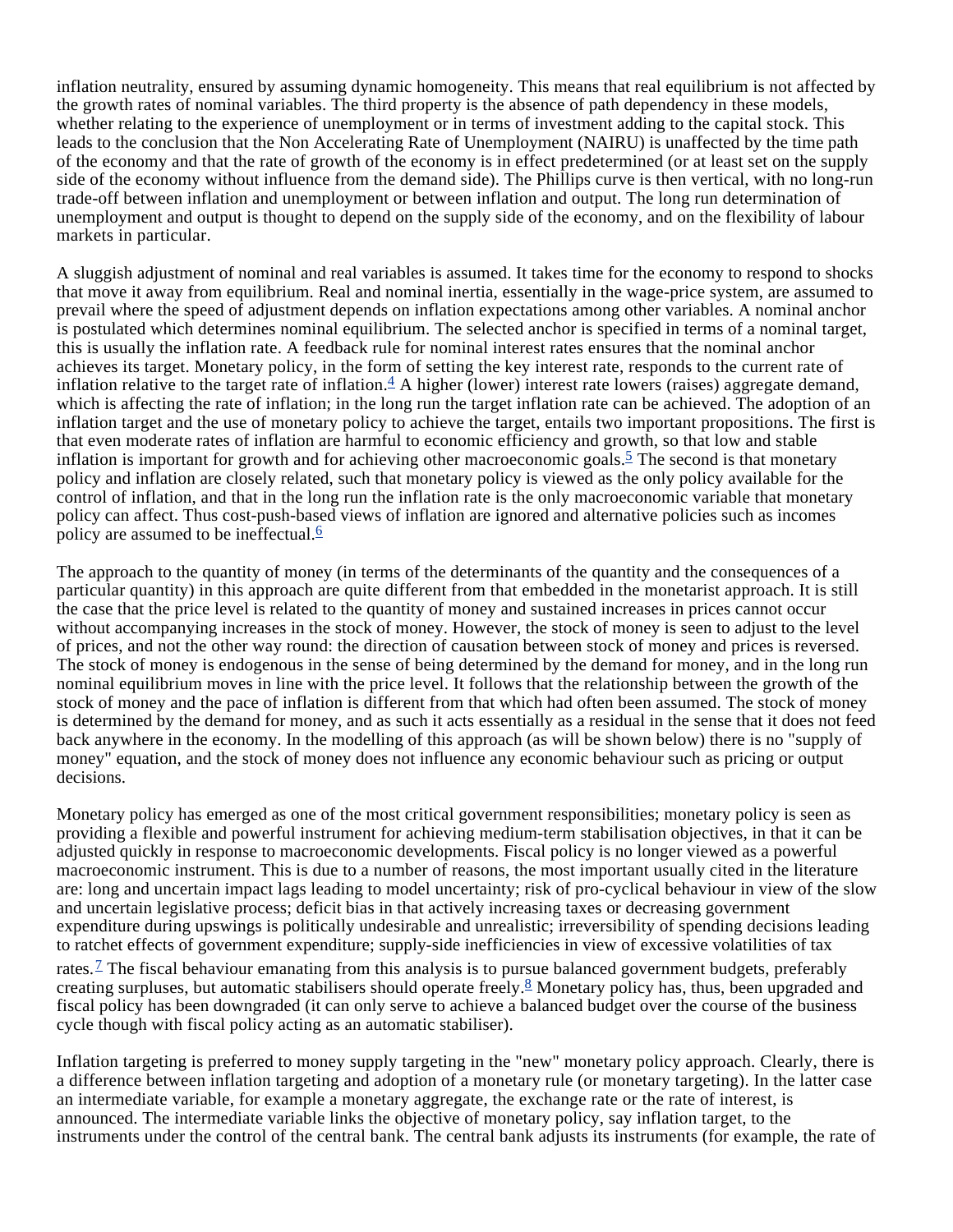interest) to control the announced monetary aggregate which is thought to be the main determinant of inflation in the long run. There are problems with the use of a monetary rule. Questions can be raised as to the ability of monetary aggregates to function effectively as intermediate targets since this is based on the stability of the empirical relationship between the monetary aggregate and the goal variable (the inflation rate), and on the relationship between the monetary aggregate and the instrument of policy. No regularities have been established in this context. There is also the problem that monetary targeting limits the ability of the central bank to react to changes in the economic circumstances. Evidently, inflation targeting also differs from discretionary policy. It has actually emerged as an alternative to both discretion and monetary rule. Under this regime, the rule is the adoption of an inflation target, and the variation of interest rates to pursue that target. Attaining a low rate of inflation becomes the target and goal at the same time. The absence of an intermediate target provides the central bank with discretion to react to changed economic conditions without abandoning the commitment to reduce inflation.

In this new approach to monetary policy, transparency and credibility are recognised as paramount in economic policy to avoid problems associated with time-inconsistency. As a consequence of these requirements, central bank independence has emerged as a paramount institutional expediency. The commitment by the central bank to an inflation target gives monetary policy more transparency and credibility. That the central bank is accountable for target achievement contributes to transparency. Transparency in its turn promotes credibility. A credible policy, in this view, is faster and less costly in reducing inflation. With credibility attained, economic agents adjust their inflation expectations to the announced target. However, the cost of inflation targeting is that it may produce excessive output volatility. Taylor (1980, 1994) shows that the short-run trade-off between the levels of inflation and output, implies a long-run trade-off between their respective variances. Clarida et. al. (1999) provide a good survey of this approach. It is assumed in this survey that inflation responds immediately to output gap (indeed this period's output gap influences changes in prices between last period and this period), and output-gap responds immediately to interest rate. The lags in monetary policy, which we discuss below, do not get a mention. Under these conditions it is essential to ask the question of the possibility of inflation targeting generating excessive output variability. This is an important criticism launched against inflation targeting, that this monetary policy framework gives no weight to other legitimate goals, and can thus lead to undesirable outcomes (see, for example, Arestis et. al. 2002).

Inflation targeting is neither a rules based approach nor does it involve the use of discretion (in practice only degrees of discretion prevail). It is rather a framework for monetary policy whereby public announcement of official inflation targets, or target ranges, is undertaken along with explicit acknowledgement that low and stable inflation is monetary policy's primary long-term objective, thereby improving communication between the public and policy-makers and providing discipline, accountability, transparency and flexibility in monetary policy. Inflation targeting has been coined as "constrained" or "enlightened" discretion (for example, Bernanke and Mishkin 1997, Bernanke et. al. 1999), in that inflation targets serve as a nominal anchor for monetary policy whereby monetary policy imposes discipline on the central bank and the government within a flexible policy framework. For example, even if monetary policy is used to address short-run stabilisation objectives, the long-run inflation constraint must not be compromised, thereby imposing consistency and rationality in policy choices. In doing so, monetary policy focuses public's expectations and provides a reference point to judge short-run policies.<sup>9</sup>

#### **Implications for Macroeconomic Analysis**

Although the approach to monetary policy that we have labelled "new" in the previous section has many facets, it is possible to summarise some of the key notions in a simple model. However, it should be noted that the existence of many channels through which monetary policy is seen to operate is masked by this simple approach, and in the next section we elaborate on the many channels of monetary policy influence which have been postulated.

Following McCallum (2001), Meyer (2001) and Arestis and Sawyer (2002), some of the key ideas just summarised which underpin the "new" consensus, may be formally stated as follows (more closely based on Meyer 2001):

- 1.  $Y_{t} = a_0 + a_1 Y_{t-1} + a_2 E (Y_{t+1}) a_3 [R_t E_t (p_{t+1})] + s_1$
- 2.  $p_t = b_1 Y^g_t + b_2 p_{t-1} + b_3 E_t (p_{t+1}) + s_2$ , (with  $b_2 + b_3 = 1$ )
- 3.  $R_t = RR^* + E_t (p_{t+1}) + c_1 Y_{t-1}^s + c_2 (p_{t-1} p^T)$

where Y<sup>g</sup> is the output gap, R is nominal rate of interest, p is rate of inflation,  $p^T$  is inflation rate target, RR<sup>\*</sup> is the "equilibrium" real rate of interest, that is the rate of interest consistent with zero output gap which implies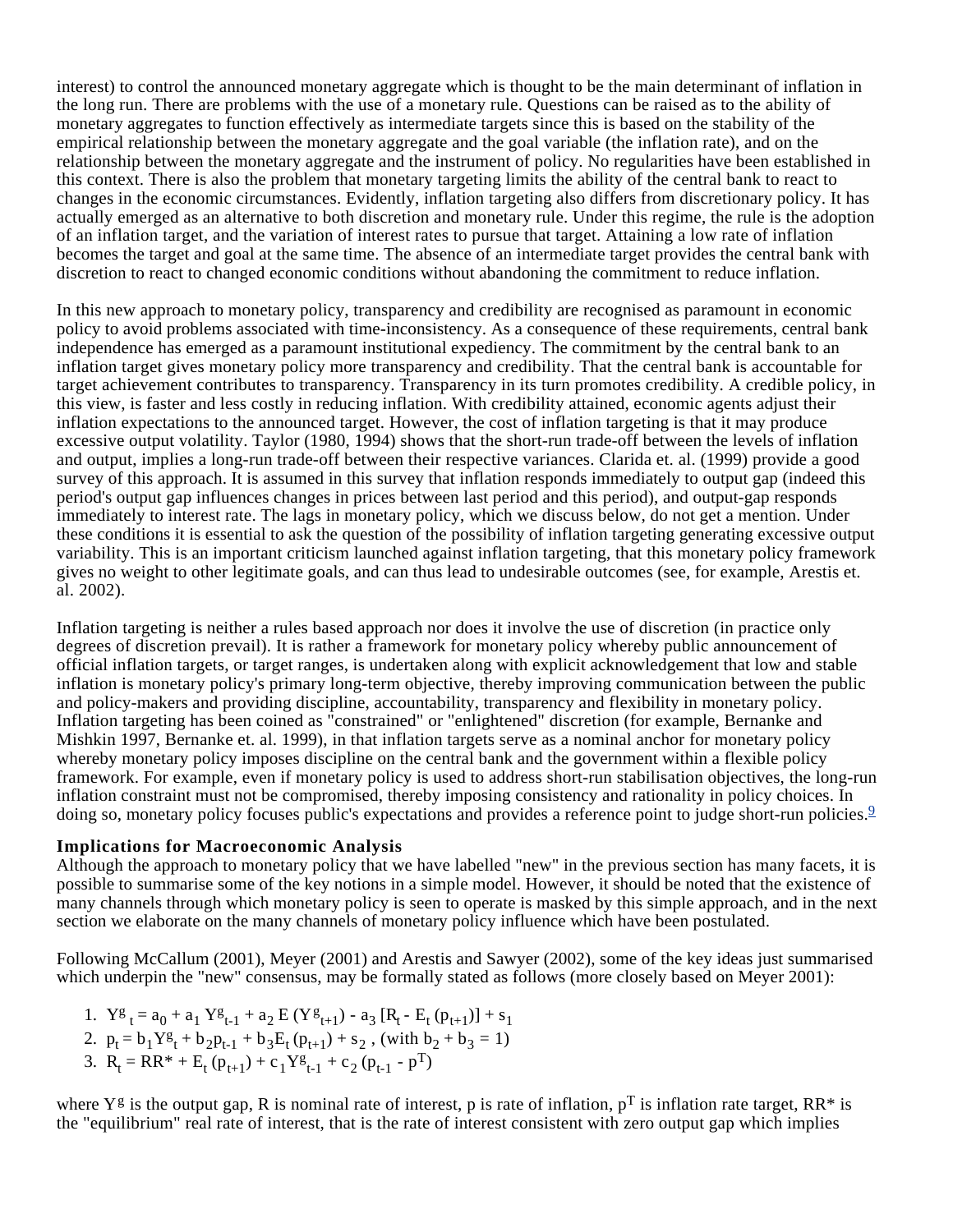from equation (2), a constant rate of inflation), and  $s_i$  (with  $i = 1, 2$ ) represents stochastic shocks. Equation (3) contains no stochastic shock, implying that monetary policy operates without random errors.

Equation (1) is the aggregate demand equation with the output gap determined by past and expected future output gap and the real rate of interest. Equation (2) is a Phillips curve with inflation based on current output gap and past and future inflation. Equation (3) is a monetary policy operating rule (of the Taylor's rule form) with the nominal interest rate based on expected inflation, output gap, deviation of inflation from target and the "equilibrium" real rate of interest. In a sense this third equation replaces the LM-curve which was previously used in the discussion of monetary and fiscal policy. There are three equations and three unknowns: output, interest rate and inflation.

This model has a number of characteristics:

- $\bullet$  the stock of money has no role in the model. It is not mentioned in this model, though an equation relating the stock of money to output, interest rate and inflation could be added which would illustrate the residual nature of the stock of money. This raises the question of how to reclaim money such that the stock of money has some influence on the macro economy; $\frac{10}{10}$
- the operating rule implies that monetary policy (and the setting of the rate of interest) becomes a systematic adjustment to economic developments rather than an exogenous process. However, the model incorporates a symmetric approach to inflation targeting. Inflation above the target dictates higher interest rates to contain inflation, whereas inflation below the target requires lower interest rates to stimulate the economy and increase inflation;
- there are both lagged adjustment and forward-looking elements; the model allows for sticky prices (the lagged price level in the Phillips-curve relationship) and full price flexibility in the long run;
- the model contains the neutrality of money property, in that equilibrium values of real variables are independent of the money supply and that inflation is determined by monetary policy (that is the rate of interest).<sup>11</sup> Inflation is viewed as determined by monetary policy (in the form of the rate of interest) through the route of interest rate influences aggregate demand (equation 1), and aggregate demand influence the rate of inflation (equation 2).
- in the long run when inflation is constant and expectations fulfilled, equation (1) would yield R  $p = a_0/a_3$ , the real rate of interest, and equation (3) would be R -  $p = RR^* + c_2 (p_{t-1} - p^T)$ . So that,  $a_0/a_3 = RR^* + c_2$  $(p_{t-1} - p^T)$ , and the long-run rate of inflation would differ from the target inflation rate unless  $RR^* = a_0/a_3$ .
- The rate of interest RR<sup>\*</sup> is akin to the "natural rate" of interest proposed by Wicksell in that (if correctly set) corresponds to constant inflation with the output gap at zero.

The most interesting aspect of this model for the purposes of this paper is the mechanism whereby inflation is targeted. This is assumed to take place through equation (1) where interest rates, themselves determined by the operating policy rule as in equation (3), affect aggregate demand and via equation (2) changes in the rate of inflation depend on aggregate demand. Then the strength, timing and predictability of the effects of changes in the rate of interest on aggregate demand become important questions. Higher (lower) interest rates tend to reduce (increase) aggregate demand, and lower (higher) aggregate demand is assumed to reduce (increase) the rate of inflation. The possibility that interest rates are regarded as a cost (by firms) leading to higher prices is not mentioned. This simple model refers to a single interest rate, and the feed through of the Central Bank interest rate onto long-term interest rates is an issue. Furthermore, and as one of the former chairmen of the Board of Governors of the Federal Reserve System has recently argued, since the early 1980s this "new" approach to monetary policy "relies upon direct influence on the short-term interest rate and a much more fluid market situation that allows policy to be transmitted through the markets by some mysterious or maybe not so mysterious process" (Volcker 2002, p. 9). It is this mysterious, and not so mysterious, process we wish to concentrate on in the next section.

# **CHANNELS OF MONETARY POLICY**

We approach the question of the channels of monetary policy in two ways. The first is to investigate the theoretical underpinnings of the issue in hand. The second is to review the available empirical evidence, so that an assessment of the quantitative effects of monetary policy can be undertaken. We begin with the first issue.

# **Theoretical Underpinnings**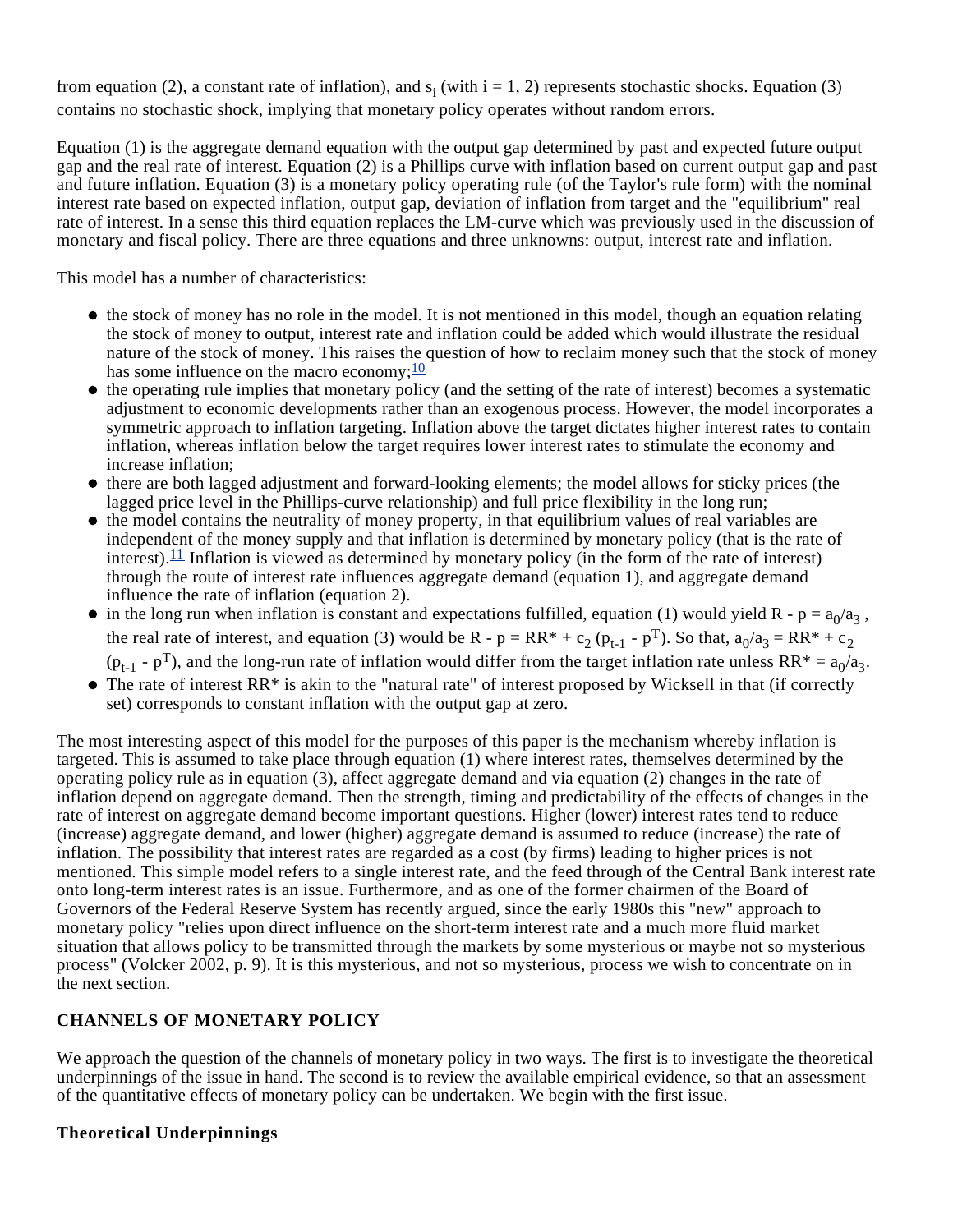We approach our analysis of the transmission mechanism of monetary policy in as a general way as possible. Six possible channels of monetary policy can be identified (see, for example, Mishkin 1995, Monetary Policy Committee 1999, Kuttner and Mosser 2002). There are to begin with, the channels traditionally identified in the literature: the interest rate channel; the wealth effect channel; the exchange rate channel (although this particular channel may not be as traditional as claimed); and what has been termed the monetarist channel (but which is not the direct impact of the stock of money). Two further channels have been identified more recently: these two are essentially a credit channel normally discussed as comprising two channels: the narrow credit channel (sometimes referred to as the balance sheet channel), and the broad credit channel. Figure 1 portrays schematically the six channels just referred to. $\frac{12}{2}$ 

We discuss the six channels briefly as they appear in Figure 1. The two credit channels referred to in Figure 1, the *narrow credit channel* and the *broad credit channel* , are distinct but complementary ways whereby imperfections in financial markets might affect real magnitudes in the economy. They are concerned with how changes in the financial positions of lenders and borrowers can affect aggregate demand in the economy, on the assumption of credit market frictions.13 The *narrow credit channel* (also labelled as *bank lending channel* ; see Hall 2001) concentrates on the role of banks as lenders (Roosa 1951, Bernanke and Blinder 1988). Banks rely heavily on demand deposits subjected to reserve requirements as an important source of funding economic activity. When there is a change in total reserves as a result of changes in monetary policy, bank reserves would be affected, thereby affecting their supply of loans to the private sector. Given that a significant number of firms and households depend on bank lending, ultimately aggregate demand and inflation would be affected. Indeed, as Hall (2001) puts it, "This channel may be potentially significant if increases in interest rates lead to a reduction in the supply of bank loans and if these loans are imperfect substitutes for other forms of finance" (p. 4).

The *broad credit channel* (also labelled as *balance sheet channel* ; see Hall 2001) describes how the financial health of borrowers can affect the supply of finance and ultimately aggregate demand (Bernanke and Gertler 1989, 1999; Bernanke et. al. 1999). This channel relies heavily on an imperfect information assumption in terms of the supply of external finance to firms. This is that lenders charge borrowers a premium to cover monitoring costs; and it is the firm"s financial position that determines their external finance premium. So that low (high) gearing, i.e. high (low) internal finance, implies small (large) external finance premium. Two important implications follow: the first is that there is a role for corporate cash flows. A policy-induced increase (decrease) in the rate of interest raises (lowers) the firm"s gearing ratio, i.e. the proportion of a given investment that must be financed from external funds, thereby increasing (decreasing) the required premium to cover monitoring costs. The second implication is that asset prices play an important role as they determine the value of collateral that bank customers (firms and consumers) can use to support loan applications. In the presence of information asymmetries, agency costs and other credit market frictions, collateral values are paramount. As the value of the collateral declines, say because of falling asset prices, due to higher policy-induced interest rates, the borrower premium increases. Consequently, the impact on investment and consumption can be significant as a result of this "financial accelerator" effect. *Mutatis mutandis* in the case where the value of collateral increases. Changes in asset prices are important in the case of the *wealth effect channel* too. The mechanism in this case works via consumer expenditure where the consumption function is hypothesised to depend on consumer wealth. Policy-induced changes in interest rates affect the value of asset prices and thereby the real value of consumer wealth. This in its turn leads to changes in consumer expenditure.

We may take next the *interest rate channel* and the *monetarist channel* together. These two channels depend heavily on the assumption made about the degree of substitutability between money and other assets. If this degree is very high between money and financial assets, particularly short-term liquid assets, then changes in the money supply will have significant effects on interest rates. Given some degree of price stickiness, real interest rates and the user cost of capital would also be affected. To the extent that the components of aggregate demand are interest rate sensitive, then policy-induced changes in interest rates would have a significant impact on the level and pace of economic activity. This channel may also include "availability" effects. Financial institutions may decide not to adjust their interest rates in response to a change in the Central Bank interest rate, but rather to apply some form of credit rationing (Stiglitz and Weiss 1981). In this channel, therefore, interest rates provide more information than money supply changes. Monetary policy can be undertaken with greater certainty by acting directly to influence and control interest rates than by seeking to control the money supply. Monetary authorities have to provide, however, much monetary base it takes to achieve their target interest rate. If, by contrast, the degree of substitutability between money and a wide range of assets, including real assets, is high, then the impact of money supply changes would crucially depend on relative price changes. This monetarist channel, therefore, works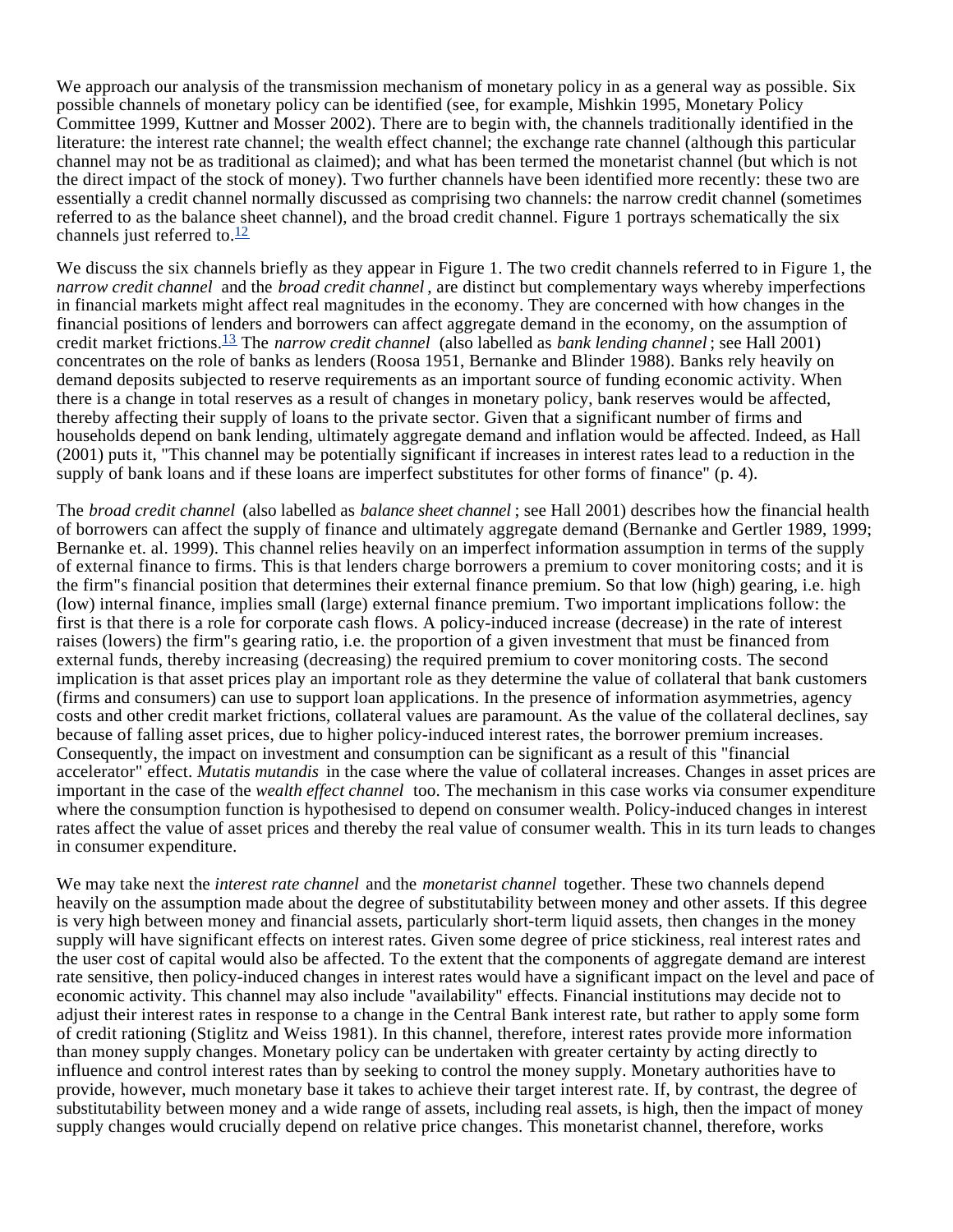through relative asset price changes. Interest rate changes do not play a special role, other than as one of many relative price changes. Since the effect of monetary policy is on relative "real" rates, it is pointless looking at the rate of interest to represent the thrust of monetary policy. Monetary policy should, thus, set the money supply and let interest rates become the endogenous magnitude. It is relative asset prices that can have an impact on aggregate demand.

The sixth channel of the impact of monetary policy is the *exchange rate channel* . It links monetary policy to inflation via two routes. The first is via total demand and works through the uncovered interest rate parity condition. The latter relates interest rate differentials to expected exchange rate movements. Policy-induced changes in domestic interest rates relative to foreign interest rates, would affect the exchange rate and this would lead to balance-of-payments changes. The overall level of aggregate demand would thereby affected, influencing the inflation rate. The second route works through import prices. Changes in the exchange rate affect import prices directly, and these influence the inflation rate. $\frac{14}{1}$ 

It is important to be able to assess quantitatively the effects of monetary policy, and a relevant attempt is made in the section that follows. Before doing so, though, it is helpful and pertinent to make a number of relevant observations. The first is that the channels of monetary transmission are not mutually exclusive, in that the overall response of the economy to changes in monetary policy incorporates the combined effects of all the channels. This concurrent operation of multiple channels entails an important challenge, namely that it becomes very difficult to assess the strength and contribution of the individual channels to the overall impact of monetary policy on the inflation rate. A further and related problem is that of isolating the change in the strength and importance of the channels of monetary transmission through time. The evolutionary nature of these changes and that many of the structural changes occur concurrently, are additional problems; the most serious difficulty in this context is the fact that these changes and any of their effects on the transmission mechanism take relatively long periods to become evident. An additional, and as serious a challenge, is that of simultaneity. Central banks normally relax policy in the wake of weaknesses in the economy and tighten policy when there are strengths in the economy. This potentially endogenous response of policy to economic conditions is another serious impediment to any attempt to identify and isolate the effects of the different channels through which the effects of monetary policy are transmitted to the economic system. It is paramount to bear in mind these observations in the attempt to assess the quantitative effects of monetary policy. Kuttner and Mosser (2002), discuss these issues at length and conclude that in the case of the U.S. economy "there have indeed been significant changes in the linkages between the basic instrument of monetary policy…and macroeconomic outcomes," and that "these changes do not necessarily imply a change in the efficacy of policy" (p. 19). This may very well be also relevant to other economies.

# **Quantitative Effects of Monetary Policy**

The claim that monetary policy is an effective and powerful tool for macroeconomic management depends on a range of assumptions. One of the assumptions is that variations in the rate of interest have substantial effects on aggregate demand and thereby on the rate of inflation. In this section we seek to summarise the results of some recent simulations undertaken by others based on macroeconometric models. In doing so we are able to draw on relevant work undertaken for the eurozone, for the U.S. and for the UK.

In their work on the impact of monetary policy in the eurozone, Angeloni et. al. (2002) argue that "VAR and structural model analyses for the euro area confirm sizeable and plausible monetary policy effects on output and prices. In the VARs, an unexpected increase in the short-term interest rate temporarily reduces output, with the peak effects occurring after roughly one year. Prices respond more slowly, hardly moving during the first year and then falling gradually over the next few years. Again, these VAR properties are similar to those reported for the U.S. The structural models of the U.S. and the euro area broadly confirm this picture" (p. 21).

The estimated effect of a one standard error monetary policy shock (approximately 30 basis points) on prices is 0.00 in year 1 and -0.07 % in year 3 with a decline in output in year 1 of 0.15 per cent and 0.05 in year 3.15

In Table 1 we provide some results from simulations with macroeconometric models based on their Table 2. These results indicate that a 1 percentage point hike in the rate of interest held for two years leads to prices lower by between 0.3 to 0.4 per cent after years, and hence that the rate of inflation over those three years is around 0.1 per cent per annum lower than it would have been otherwise. As far as we are aware no statistics are available by which we can judge whether this should be regarded as a statistically significant reduction. In any event, we would judge these reductions as relatively small. It can also be noted that the effects on investment are larger than the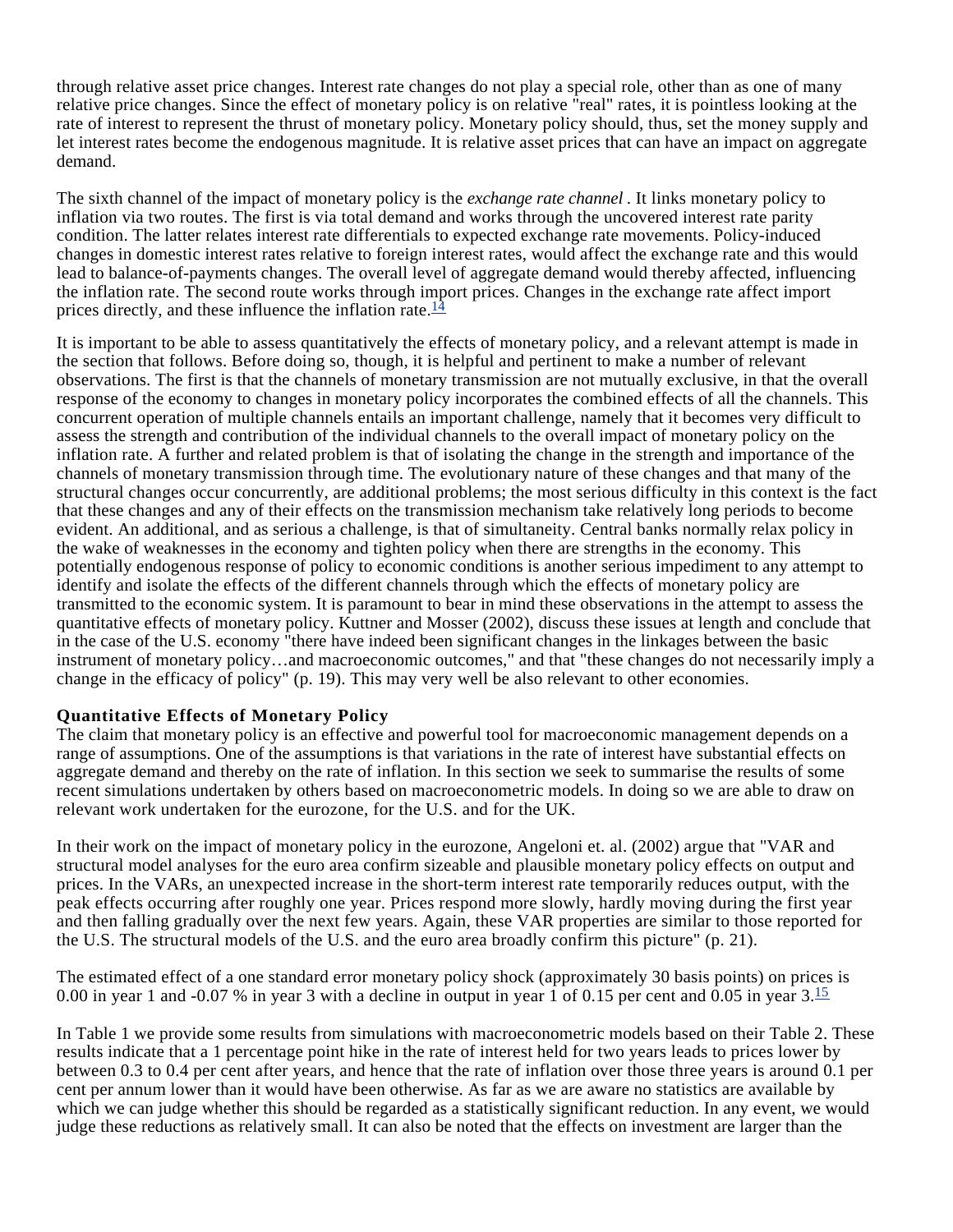effects on consumption expenditure, and one implication of this is that monetary policy can have long lasting effects in that the size of the capital stock is affected.

These authors also provide some comparisons between the euro area and the U.S. They report the effects of a 50 basis points short-term interest change on a range of economic variables. The effects are reported after one year and three years (that is variations for quarter 4 and quarter 12 relative to a baseline). They give the semi-elasticity multipliers, and these are summarised in Table 2 below.

| Table 1: Effects of monetary policy change |            |         |            |         |  |  |
|--------------------------------------------|------------|---------|------------|---------|--|--|
| 100 basis point increase for two years     | <b>EMM</b> |         | <b>AWM</b> |         |  |  |
|                                            | year 1     | year 3  | year 1     | year 3  |  |  |
| Effective exchange rate                    | 1.6        | 0.0     | 1.6        | 0.0     |  |  |
| Consumer prices                            | $-0.09$    | $-0.31$ | $-0.15$    | $-0.38$ |  |  |
| <b>GDP</b>                                 | $-0.22$    | $-0.31$ | $-0.34$    | $-0.71$ |  |  |
| Consumption                                | $-0.12$    | $-0.19$ | $-0.27$    | $-0.54$ |  |  |
| Investment                                 | $-0.34$    | $-1.22$ | $-0.81$    | $-2.96$ |  |  |

**Source**: Angeloni et.al. (2002, Table 2).

**Notes**: EMM (Eurosystem Macroeconometric Model) calculations;

AWM (ECB area-wide model) calculations;

year 1 and year 3 refer to yearly average deviations from baseline.

| <b>Table 2: Impact of Changes in Interest Rates</b>                                    |                            |                               |                      |                            |                                  |                      |  |  |
|----------------------------------------------------------------------------------------|----------------------------|-------------------------------|----------------------|----------------------------|----------------------------------|----------------------|--|--|
|                                                                                        |                            | <b>Effects After One Year</b> |                      |                            | <b>Effects After Three Years</b> |                      |  |  |
|                                                                                        | Euro<br>area<br><b>EMM</b> | Euro<br>area<br><b>AWM</b>    | U.S.<br>FRB-<br>U.S. | Euro<br>area<br><b>EMM</b> | Euro<br>area<br><b>AWM</b>       | U.S.<br>FRB-<br>U.S. |  |  |
| <b>CPI</b>                                                                             | $-0.02$                    | $-0.03$                       | $-0.05$              | $-0.15$                    | $-0.21$                          | $-0.57$              |  |  |
| <b>GDP</b>                                                                             | $-0.11$                    | $-0.24$                       | $-0.14$              | $-0.49$                    | $-0.63$                          | $-0.52$              |  |  |
| Consumer<br>expenditure                                                                | $-0.10$                    | $-0.25$                       | $-0.17$              | $-0.38$                    | $-0.62$                          | $-0.64$              |  |  |
| Investment<br>expenditure                                                              | $-0.59$                    | $-0.68$                       | $-0.17$              | $-2.43$                    | $-2.07$                          | $-1.08$              |  |  |
| Source: Angeloni et al (2002, Table 3).<br>Note: FRB-U.S.: Federal Reserve Board, U.S. |                            |                               |                      |                            |                                  |                      |  |  |

The general impression from this table is that the results for the U.S. are not dissimilar from those for the eurozone, though the effects of interest rate changes on investment appear more muted in the U.S.

Van Els et. al. (2001) report results for the euro area countries, where "The monetary policy shock was a two-year increase of the short-term policy interest rate by 1 percentage point from 2001Q1-2002Q4. From and including 2003Q1 a return to baseline values was assumed" (p. 22). A footnote adds that "this meant that the experiment was a temporary one, as a permanent change in the nominal interest rate would force most models onto an explosive path." Furthermore, "the exercise on national models is conducted on the basis that the change in monetary policy has taken place simultaneously in all euro area countries" (p. 8). They find that "Two stylised facts appear to be at variance with the traditional view of the monetary transmission mechanism, namely the low elasticity of the cost-of-capital in estimated spending equations and the high degree of amplification, i.e. the empirical evidence that though central bank"s actions induce relatively small and transitory movements in open market interest rates, nevertheless they have large and persistent effects on the purchase of long-lived assets, such as housing or production equipment" (p. 10).

Moreover, in Figure 6.1 of Van Els et. al. (op. cit), a summary is provided of the common assumptions underlying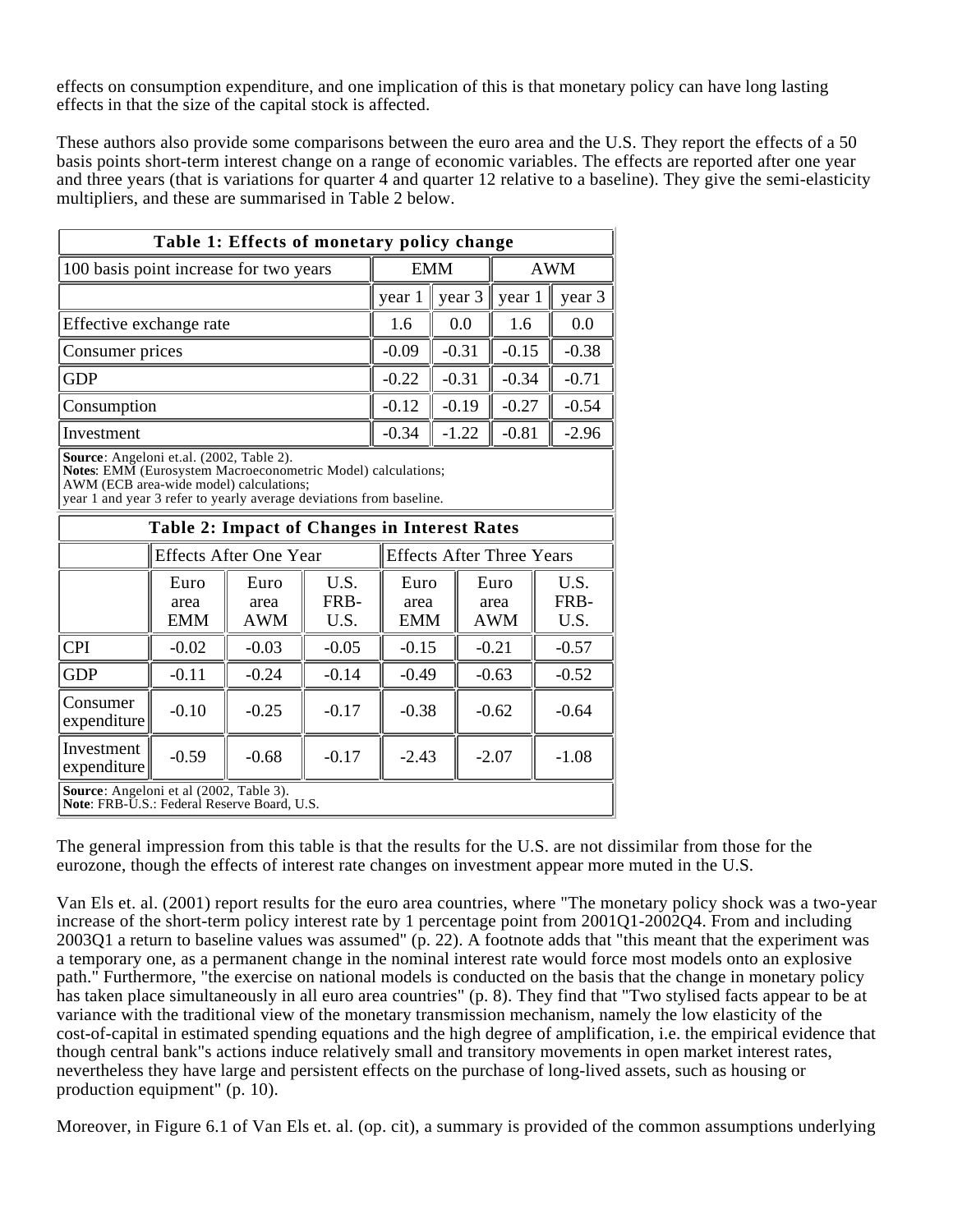the response pattern of the euro exchange rate vis-à-vis non-euro countries along with the long-term interest rate (10 year bond). These exercises suggest that the interest rate increase implies an appreciation of the euro exchange rate, with respect to non-euro currencies, of 1.6 per cent on average in the first year and 0.6 per cent in the second. The figure shows a peak appreciation in the exchange rate of 2 per cent and a decline back to zero into the tenth quarter. The long-term rate peaks at 0.2 per cent during quarter 1, and gradually declining back to no increase in quarter 9, when the short-term rate returns to a zero increase.

The authors find substantial differences between countries of the eurozone which is relevant for the operation of a single monetary policy. They conclude that "At one extreme there are countries, like Germany, Benelux and Finland, where a policy tightening is effective in curbing inflationary pressures at mild costs in terms of output losses, while there are other EMU countries, in particular Greece and Portugal, where the increase in interest rates engenders a marked contraction in economic activity and only a modest restraint on price developments. The remaining countries are located in-between, though somewhat closer to the core region" (p. 48). Further, "the distribution of the national responses of investment is very wide, with maxima ranging between -0.3 per cent for Germany and France and -3.6 per cent for Italy and Ireland" (p. 39). Although it is generally implicit, this paper also indicates the role of unemployment in dampening down inflation. "The impact of the monetary policy shock on unemployment is a crucial element in the process of monetary policy transmission on prices in the medium and long term" (p. 39).

The overall conclusions that Van Els et. al. (2001) draw from these results are on the following lines. "In terms of the impact of monetary policy on output, a 1 percentage point rise in short-term interest rates is found to have a maximum aggregate effect in NCBs [National Central Bank] models of -0.4 per cent after 2 years. The maximum aggregate effect on prices is also -0.4 per cent but in this case it occurs 2 years later, reflecting the fact that in most of the models prices react more slowly and largely in response to changes in economic activity. The dominant channel of transmission in the first two years--both in terms of its impact on output and on prices--is the exchange rate channel. However, in terms of the impact on output, from the third year of the simulation onwards the user cost of capital channel becomes dominant" (p. 52).

The Tables in the Annex of the Van Els et. al. (2001) paper give results by country and for prices, GDP, consumption, investment and unemployment, A summary of these results is given in Table 3.

| Table 3: Effects of 1 Percentage Point Increase in Interest Rate<br><b>Sustained for 2 Years</b><br>Aggregate (based on national models) |         |         |         |         |         |  |
|------------------------------------------------------------------------------------------------------------------------------------------|---------|---------|---------|---------|---------|--|
|                                                                                                                                          | 2001    | 2002    | 2003    | 2004    | 2005    |  |
| GDP deflator                                                                                                                             | $-0.04$ | $-0.20$ | $-0.35$ | $-0.43$ | $-0.41$ |  |
| Inflation*                                                                                                                               | $-0.04$ | $-0.16$ | $-0.15$ | $-0.08$ | 0.02    |  |
| <b>GDP</b>                                                                                                                               | $-0.22$ | $-0.38$ | $-0.31$ | $-0.14$ | $-0.02$ |  |
| Private consumption                                                                                                                      | $-0.12$ | $-0.23$ | $-0.19$ | $-0.06$ | 0.01    |  |
| Investment                                                                                                                               | $-0.34$ | $-1.04$ | $-1.22$ | $-0.80$ | $-0.39$ |  |
| Unemployment                                                                                                                             | 0.04    | 0.11    | 0.17    | 0.17    | 0.11    |  |
| * Percentage point change in inflation: not calculated in original paper, own calculations from<br>preceding line.                       |         |         |         |         |         |  |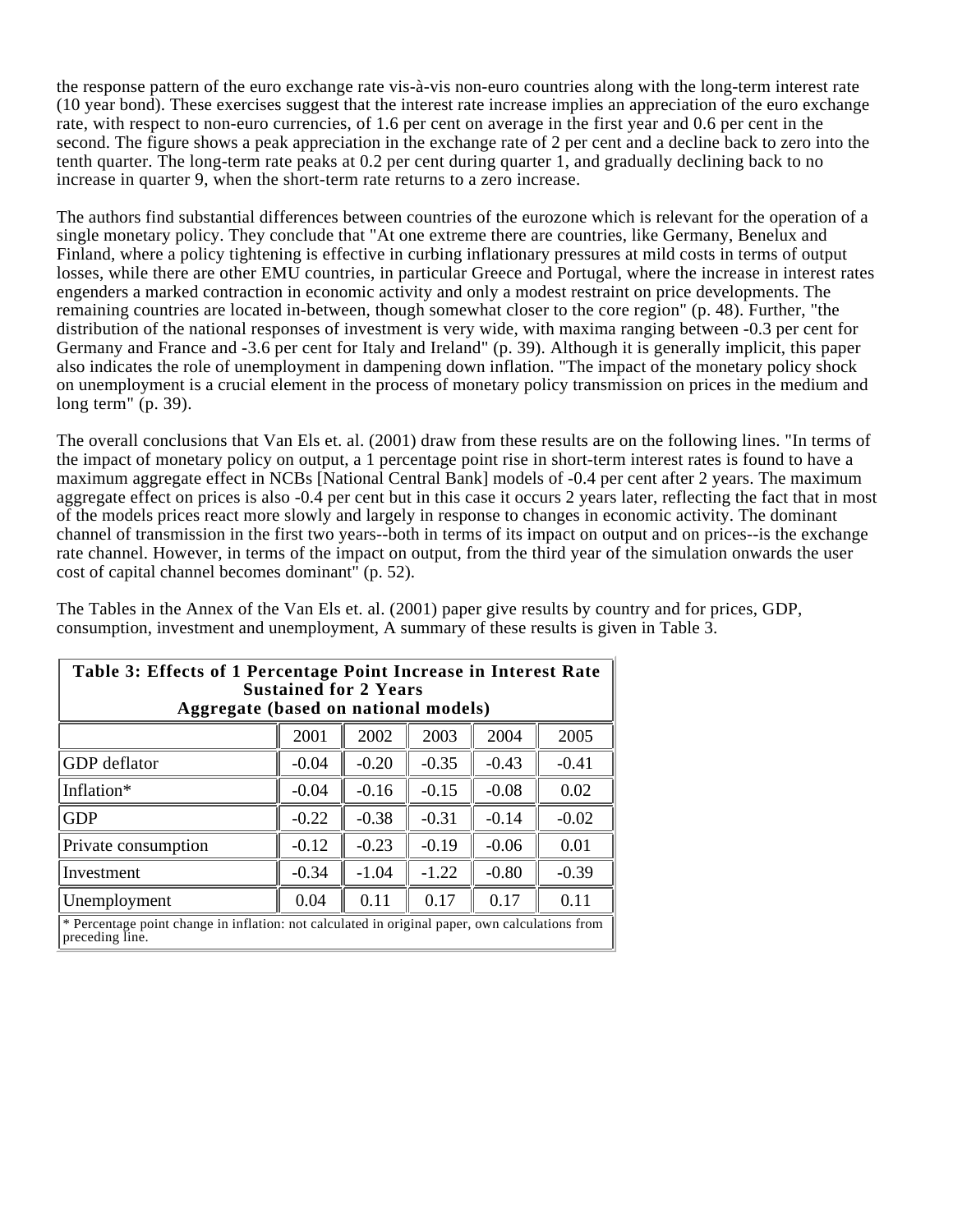| AWM (area wide model)                                                                                                                                               |         |         |         |         |         |
|---------------------------------------------------------------------------------------------------------------------------------------------------------------------|---------|---------|---------|---------|---------|
|                                                                                                                                                                     | 2001    | 2002    | 2003    | 2004    | 2005    |
| GDP deflator                                                                                                                                                        | $-0.10$ | $-0.31$ | $-0.44$ | $-0.57$ | $-0.76$ |
| Inflation*                                                                                                                                                          | $-0.10$ | $-0.21$ | $-0.13$ | $-0.13$ | $-0.19$ |
| <b>GDP</b>                                                                                                                                                          | $-0.34$ | $-0.71$ | $-0.71$ | $-0.63$ | $-0.57$ |
| Private consumption                                                                                                                                                 | $-0.27$ | $-0.58$ | $-0.54$ | $-0.43$ | $-0.37$ |
| Investment                                                                                                                                                          | $-0.81$ | $-2.37$ | $-2.96$ | $-2.63$ | $-2.42$ |
| Unemployment                                                                                                                                                        | 0.10    | 0.39    | 0.58    | 0.62    | 0.58    |
| * Percentage point change in inflation: not calculated in original paper, own calculations from<br>preceding line.<br><b>Source:</b> Van Els et. al. (2001, Annex). |         |         |         |         |         |

The rather small effect of the interest rate change on the rate of inflation is again apparent, with a substantial effect on the level of investment. The way the results are presented suggest that output rises back to its benchmark level a few years after the interest rate policy is switched off. But this means that for a two year increase in interest rates of 1 percentage point, there is a loss of output which is never recovered and the cumulative loss of output is equivalent to 1.1 per cent of annual output (summing line for GDP in first part of Table 3). For unemployment, the created total of unemployment is equivalent to 0.6 per cent of a work force year. In the case of the price level, there is, within the forecast period, a reduction in the price level; in the aggregate model this amounts to around 0.4 per cent. But the rate of inflation is not permanently affected in the aggregate model; by year 5 inflation is back to the benchmark level. Much of the effect on inflation comes through the exchange rate. Presumably when the interest rate policy is reversed, the exchange rate effect is reversed, leaving no permanent effect on inflation from that channel.

The results of simulations undertaken by the Bank of England for the UK were reported in the following way. "To illustrate the point that the simulation responses of inflation and output will depend on the specific assumptions made, we show three different simulations: First, the coefficients in the Taylor rule on the deviations of inflation from target and output from base are set at 0.5. Second, the coefficient in the Taylor rule on the deviation of inflation from target is increased to 1.0, suggesting that the monetary authority responds more strongly to inflation deviations from target. Third, the coefficient on the deviation of inflation from target in the Taylor rule is increased further to 1.5, suggesting that the monetary authority will respond even more strongly to inflation deviations from target" (Bank of England, 2000, p. 16-17).<sup>16</sup> The results of these exercises for inflation and GDP are documented as follows: "The maximum effect of the temporary interest rate increase on real activity occurs after about one year, and the maximum effect on inflation occurs after about two years. For the benchmark simulation, where the Taylor rule with a weight of 0.5 on the deviation of inflation from target is adopted, the level of GDP falls by about 0.3 per cent at the end of the first year, recovering to base after three years. Inflation remains broadly unchanged during the first year, reflecting the degree of nominal inertia in the economy, but by the beginning of the third year has fallen by just over 0.3 percentage points. Thereafter, it returns slowly to base" (Bank of England, op. cit., pp. 16- 17).

The simulations reported in Bank of England (1999, p. 36) for a 1 percentage point shock to nominal interest rates, maintained for one year, reaches a maximum change in GDP (of opposite sign to the change in the interest rate) of around 0.3 per cent after five to six quarters.<sup>17</sup> They are described in this manner, "temporarily raising rates relative to a base case by 1 percentage point for one year might be expected to lower output by something of the order of 0.2 per cent to 0.35 per cent after about a year, and to reduce inflation by around 0.2 percentage points to 0.4 percentage points a year or so after that, all relative to the base case" (Monetary Policy Committee, 1999, p. 3). The cumulative reduction in GDP being around 1.5 per cent over a four year period. Inflation responds little for the first four quarters (in one simulation inflation rises but falls in the other over that period). In years 2 and 3 inflation is 0.2 to 0.4 percentage points lower (the simulation is not reported past year 3). It should be also noted here that the simulation which is used, varies interest rates for one year. It is in the nature of the model, that there are limits to how far interest rates can be manipulated, and this has some reflection in reality.

The conclusions we draw from this brief survey of some empirical evidence are along the following lines. First, (at least within the context of the macroeconometric models) there are constraints to a permanent change in the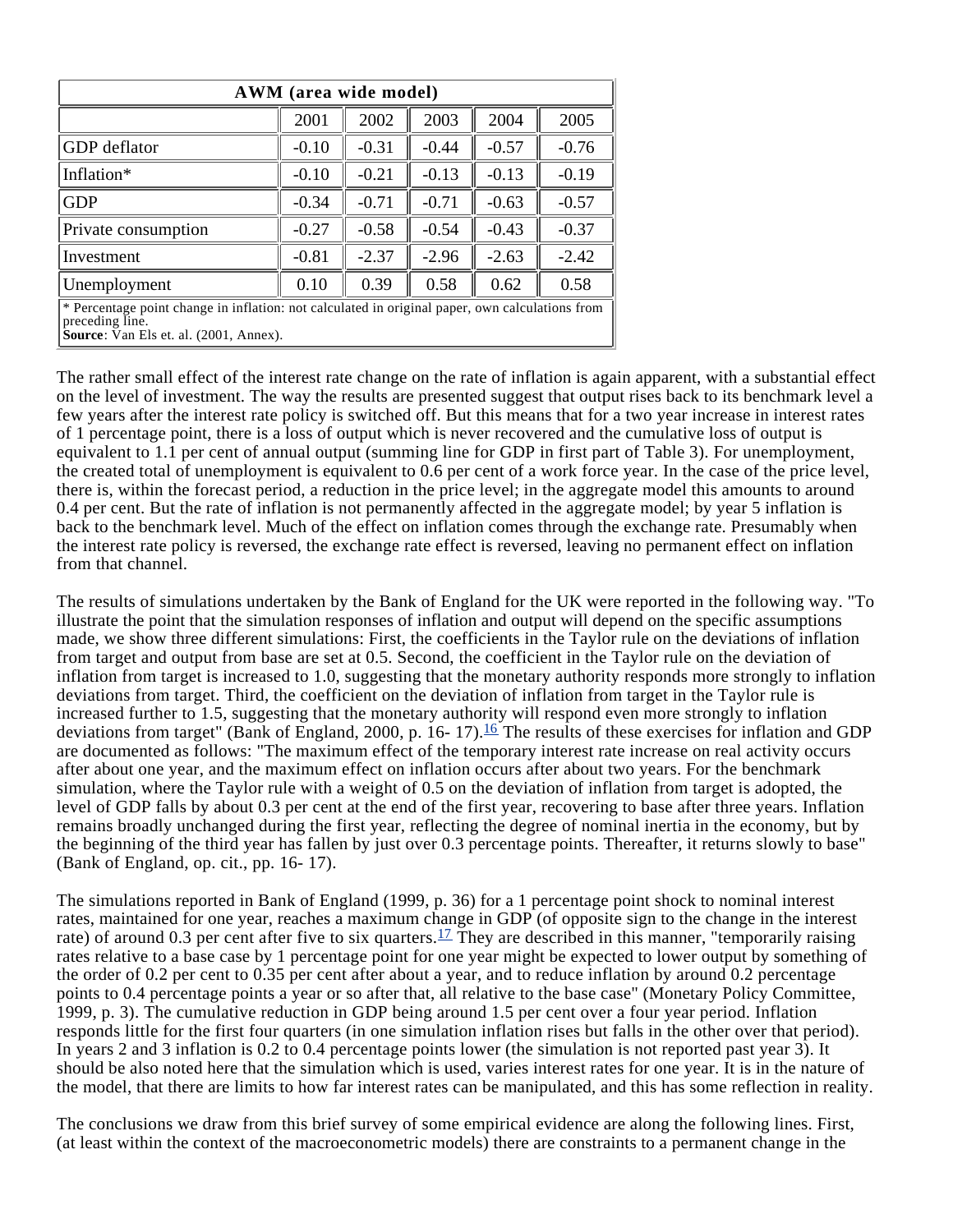rate of interest. We would see the effect of interest rate on the exchange rate (when interest rate parity is assumed) as being a significant element in this (in that an interest differential between the domestic interest rate and foreign interest rate leads to a continual change in the exchange rate). However, as argued above (see footnote 14) we remain sceptical of the empirical validity of that link .

Second, and this is clear in the case of the euro area models, when interest rates have an effect on aggregate demand this comes through from substantial changes in the rate of investment (see Table 2). This means that interest rate variations can have long lasting effects, in that the effects on investment will lead to changes in the size of the capital stock.

Third, the effects of interest rate changes on the rate of inflation are rather modest (for example, the second line of figures in Table 3). A 1 percentage point change in interest rates is predicted to lead to a cumulative fall in the price level of 0.41 per cent in one case and 0.76 per cent in the other, after five years. The rate of inflation declines by a maximum of 0.21 percentage points.

### **SUMMARY AND CONCLUSIONS**

This paper has begun by suggesting that a "new" approach to monetary policy has emerged over the past decade or so. We have summarised the theoretical framework within which this "new" monetary policy is analysed. This approach has largely dispensed with any role for the stock of money in influencing economic variables and with any policy prescription to target the supply of money. Within this new approach, monetary policy becomes identified with interest rate policy, with little or no reference to the stock of money (on any measure of money). $\frac{18}{18}$ It has generally been the case that setting an inflation target is the main (and often the only) objective of monetary policy. Indeed, monetary policy can be seen as aggregate demand policy in that the interest rate set by the Central Bank is seen to influence aggregate demand which in turn is thought to influence the rate of inflation. Monetary policy has become the only policy instrument for the control of inflation, but it can at best only address demand inflation.

The main features of this "new" approach have been discussed, and it has been suggested that some of these can be captured in a simple macroeconomic model. However, that simple model needs to be complemented by a discussion of the many channels through which monetary policy is seen to operate. The recognition of these channels means that the chain from a change in the Central Bank discount rate to the final target of the rate of inflation is a long and uncertain one. In light of the relationship between the exchange rate and the interest rate expressed in the interest rate parity approach, there are constraints on the degree to which the domestic interest rate can be set to address the domestic levels of aggregate demand and inflation. In view of the central place given to monetary policy in macroeconomic policies and the length of the chain from Central Bank interest rate to rate of inflation, it is important to consider the empirical estimates of the effects of monetary policy. In the last section we have summarised results drawn from the eurozone, the U.S. and the UK, and have suggested that these empirical results point to a relatively weak effect of interest rate changes on inflation. We have also suggested that on the basis of the evidence adduced in this paper, monetary policy can have long-run effects on real magnitudes. This particular result does not sit comfortably with the theoretical basis of this "new" monetary policy.

#### **REFERENCES**

Ando, A. and F. Modigliani. 1963. "The Life-Cycle Hypothesis of Saving: Aggregate Implications and Tests." *American Economic Review* 53: 1: 55-84.

Angeloni, I., A. Kashyap, B. Mojon, and D. Terlizzese. 2002. "Monetary Transmission in the Euro Area: Where Do We Stand." *European Central Bank Working Paper Series* No. 114.

Arestis, P., G. M. Caporale, and A. Cipollini. 2002. "Does Inflation Targeting Affect the Trade-Off Between Output Gap and Inflation Variability?" *Manchester School* 70: 4: 528-545.

Arestis, P., K. McCauley, and M. C. Sawyer. 2001. "An Alternative Stability and Growth Pact for the European Union." *Cambridge Journal of Economics* 25: 1: 113-130.

Arestis, P. and M. C. Sawyer. 2002. "The Bank of England Macroeconomic Model: Its Nature and Implications."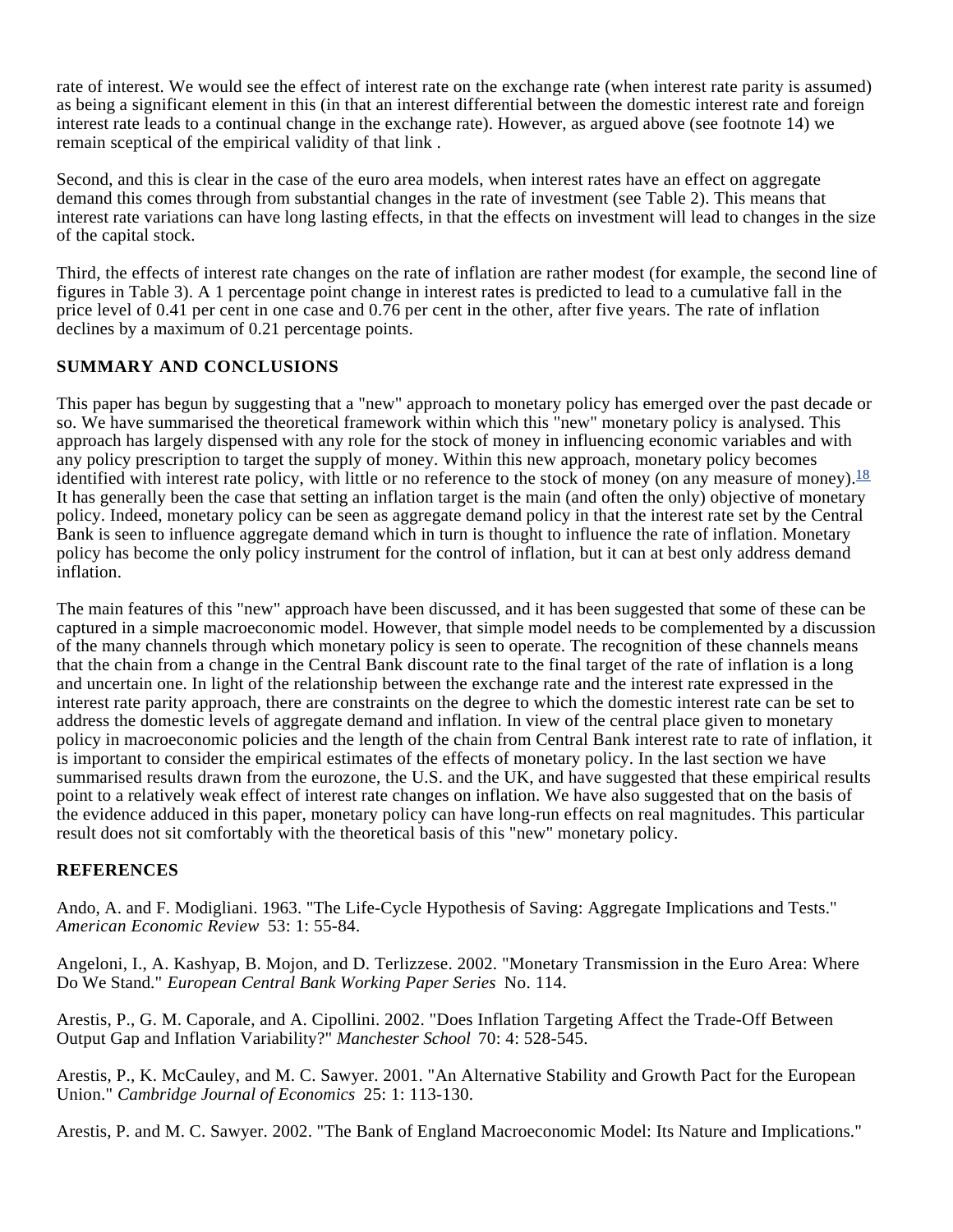*Journal of Post Keynesian Economics* 24: 4: 529-545.

Bank of England. 1999. *Economic Models at the Bank of England.* London: Bank of England.

------. 2000. *Economic Models at the Bank of England.* London: Bank of England (September Update).

Bernanke, B.S. and A. S. Blinder. 1988. "Credit, Money and Aggregate Demand." *American Economic Review* 78: 2: 435-439.

Bernanke, B.S. and M. Gertler. 1989. "Agency Costs, Net Worth, and Business Fluctuations." *American Economic Review* 79: 1: 14-31.

------. 1999. "Monetary Policy and Asset Price Volatility." In *New Challenges for Monetary Policy.* Proceedings of the Symposium Sponsored by the Federal Reserve Bank of Kansas City, Jackson Hole, Wyoming. August 26-28: 77-128.

Bernanke, B.S., M. Gertler, and S. Gilchrist. 1999. "The Financial Accelerator in a Quantitative Business Cycle Framework." In J. Taylor and M. Woodford, eds. *Handbook of Macroeconomics* Volume 1. Amsterdam: North Holland.

Bernanke, B.S. and F. S. Mishkin. 1997. "Inflation Targeting: A New Framework for Monetary Policy?" NBER Working Paper No. 5893.

Bernanke, B.S., T. Laubach, F. S. Mishkin, and A. S. Posen. 1999. *Inflation Targeting.* Princeton, N.J.: Princeton University Press.

Clarida, R., J. Gali, and M. Gertler. 1999. "The Science of Monetary Policy: A New Keynesian Perspective." *Journal of Economic Literature* 37: 4: 1661-1707.

Ghosh, A. and S. Phillips. 1998. "Warning: Inflation May Be Harmful to Your Growth." *Staff Papers.* International Monetary Fund 45: 4: 672-710.

Hall, S. 2001. "Credit Channel Effects in the Monetary Transmission Mechanism." *Bank of England Quarterly Bulletin* (Winter): 442-448.

Kuttner, K.N. and P.C. Mosser. 2002. "The Monetary Transmission Mechanism: Some Answers and Further Questions." *Federal Reserve Bank of New York Economic Review* 8: 1: 15-24.

McCallum, B.T. 2001. "Monetary Policy Analysis in Models Without Money." *Federal Reserve Bank of St. Louis Review* 83: 4: 145-160.

Meyer, L.H. 2001. "Does Money Matter?" *Federal Reserve Bank of St. Louis Review* 83: 5: 1-15.

Mishkin, F.S. 1995. "Symposium on the Monetary Transmission Mechanism." *Journal of Economic Perspectives* 9: 4: 3-10.

Monetary Policy Committee.1999. *The Transmission Mechanism of Monetary Policy.* London: Bank of England.

Peersman, G. and F. Smets. 2001. "The Monetary Transmission Mechanism in the Euro Area: More Evidence from VAR Analysis." *European Central Bank Working Paper Series* No. 91.

Roosa, R.V. 1951. "Interest Rates and the Central Bank." In *Money, Trade and Economic Growth: Essays in Honour of John Henry Williams.* New York: Macmillan. 270-295.

Sarel, M. 1996. "Nonlinear Effects of Inflation on Economic Growth." *Staff Papers.* International Monetary Fund 43: 1: 199-215.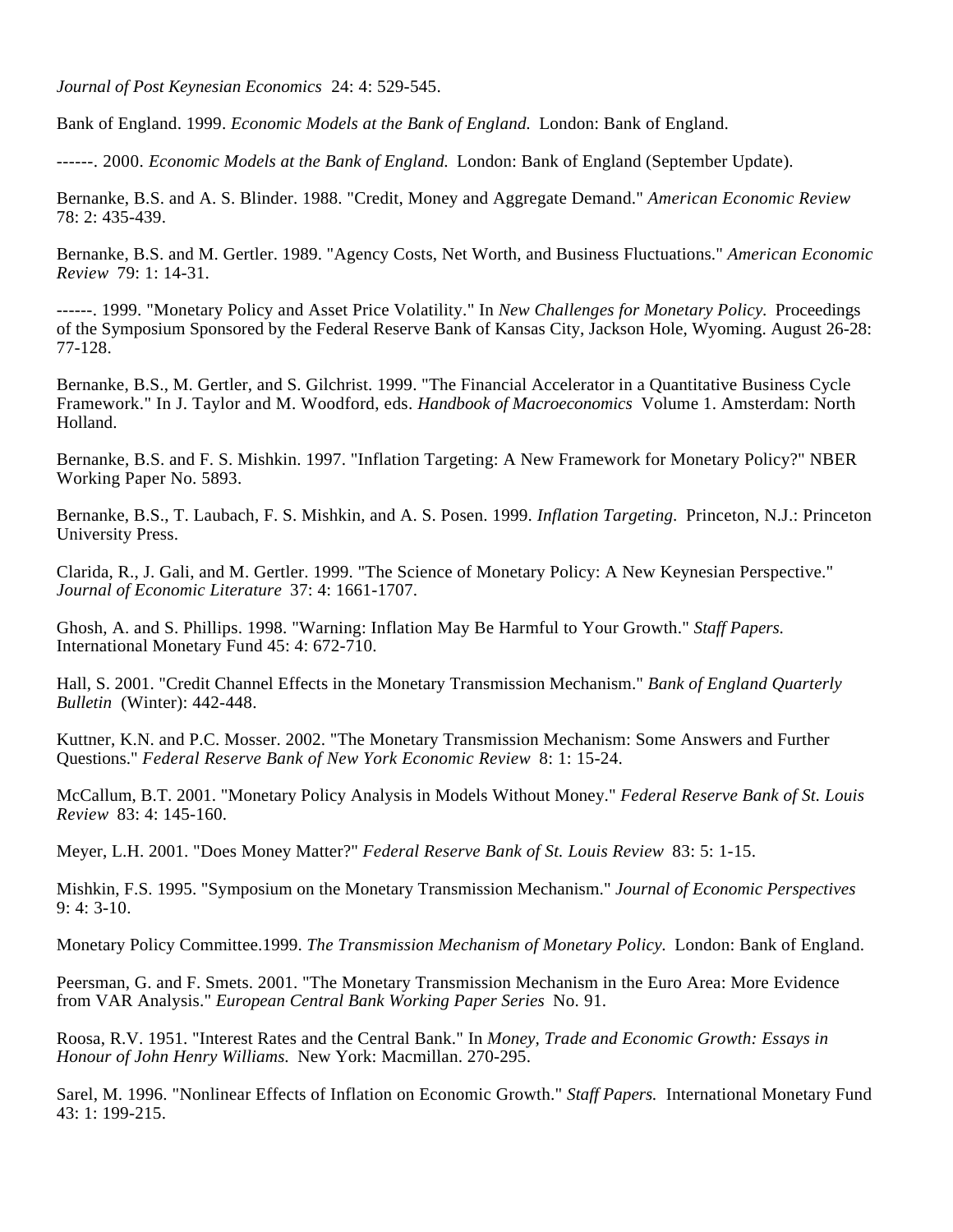Stiglitz, J.E. and A.Weiss. 1981. "Credit Rationing in Markets with Imperfect Information." *American Economic Review* 71:3: 393-410.

Taylor, J. B. 1980. "Aggregate Dynamics and Staggered Contracts." *Journal of Political Economy* 88: 1: 1-23.

------. 1994. "The Inflation-Output Variability Trade-Off Revisited." In *Goals, Guidelines and Constraints Facing Monetary Policymakers.* Federal Reserve Bank of Boston Conference Series No. 38: 21-38.

Van Els, P., A. Locarno, J. Morgan, and J. P. Villetelle. 2001. "Monetary Policy Transmission in the Euro Area: What Do Aggregate and National Structural Models Tell Us?" *European Central Bank Working Paper Series* No. 94.

Volcker, P. 2002. "Monetary Policy Transmission: Past and Future Challenges." *Federal Reserve Bank of New York Economic Review* 8: 1: 7-11.

#### **NOTES**

1. The proceedings of the conference have been published in the Federal Reserve Bank of New York Economic Review, 8(1), 2002, issue.

2. We use the term 'new' monetary policy to indicate a combination of focusing on inflation and an approach to monetary policy where the emphasis is on inflation targeting rather than on money supply targeting (the approach that had been in place before inflation targeting was introduced).

3. We touch on this issue in Arestis and Sawyer (2002). Clearly, more research is needed on the question of 'reclaiming money' (see footnote 5, below).

4. This can be seen as a recommendation for policy, that is interest rates should respond to the (forecast) rate of inflation, and as reflection of the policy which has been adopted by many Central Banks.

5. There are doubts, however, as to whether the relationship between inflation and growth is negative and linear. There are theoretical and empirical reasons that suggest that the relationship is non-linear (Sarel 1996, Ghosh and Phillips 1998), with growth first positively related to inflation and then turning negative. The 'optimum' rate of inflation is well above the inflation target set by those countries that have adopted this policy framework.

6. This view of inflation presumably influences the adoption of inflation targets, although it should be noted that in some cases, notably the  $\tilde{U}K$  approach to inflation targeting, deflation is also thought to be as detrimental (there is thus symmetry in monetary policy). It should aslo be observed that within the macroeconometric models, see for examle Bank of England (1999), there is no impact of the rate of inflation on real variables (as stated earlier in the text).

7. It could be added that monetary policy suffers from some of these problems, notably the first one mentioned in the text of long and uncertain impact lags. There can also be excessive volatility of interest rates comparable to volatility of tax rates, perhaps more so in that interest rates can potentially be changed monthly whereas tax rates cannot.

8. The best example of this view of fiscal policy is that of the Stability and Growth Pact, relating to the Economic and Monetary Union (EMU) member countries of the euro area (see, for example, Arestis, McCauley, and Sawyer 2001).

9. It is worth noting that a view has emerged that suggests that the inflation targeting framework can achieve superior performance by giving due consideration to movements in asset prices as well as future inflation and the output-gap (Bernanke and Gertler 1999).